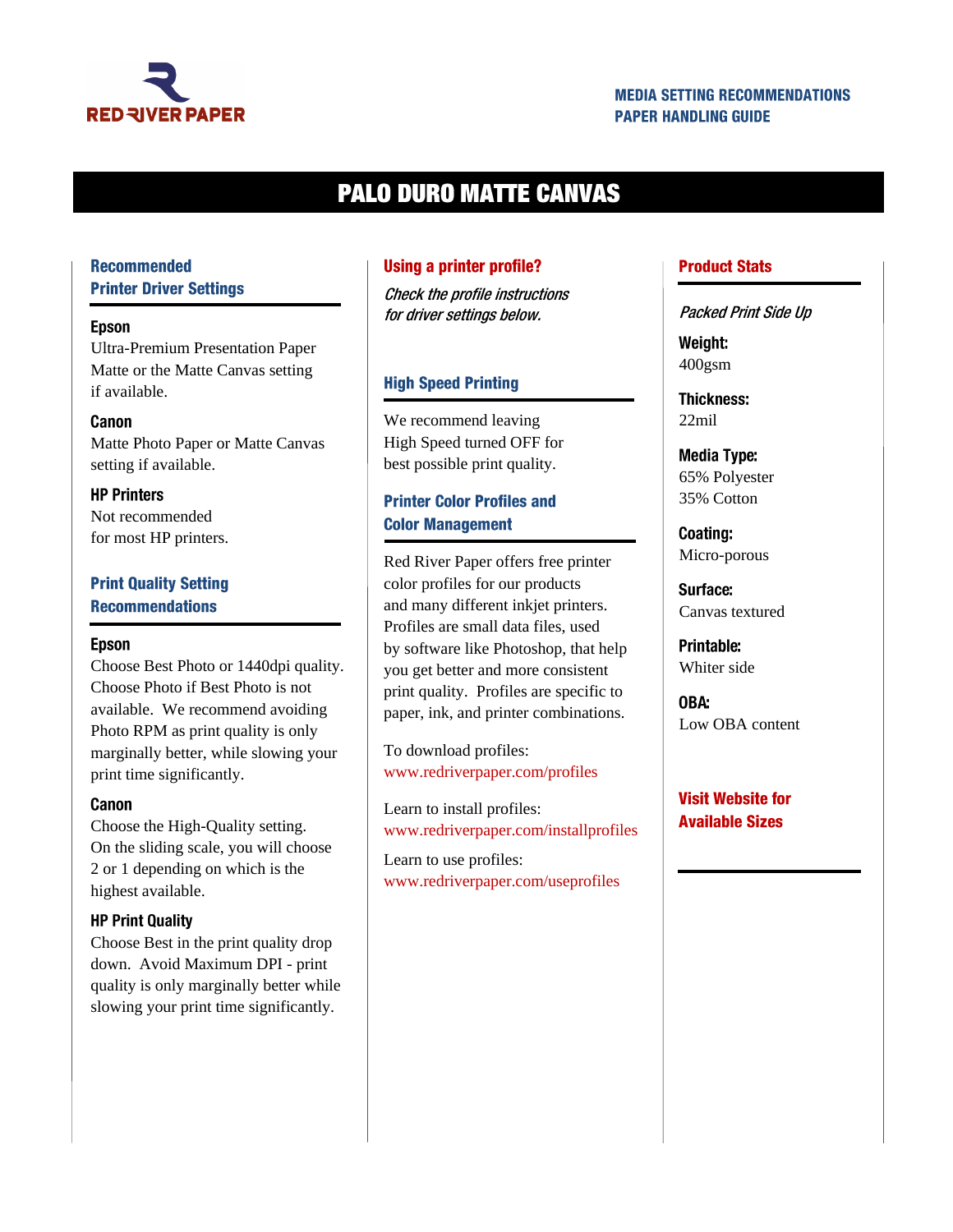# **Canvas Handling**

1. Store your inkjet paper in a closed box (original packaging preferred) until you are ready to use it. Protecting the paper from light, swings in humidity, dust, and atmospheric contaminants is important.

2. Handle the paper by the edges or underside to avoid damaging the coated surface. Avoid touching the printable surface of an inkjet paper. This is especially true of photo base papers like glossy and satin. Oil, dirt, and other contaminants can alter the inkjet coating which could adversely affect print quality.

3. Because inkjet paper is not packed in a "clean room" environment, there may be dust or paper debris on the coated surface. If present, you may see blemishes or white blank spaces on your printed image. You can use a fine polishing cloth to dust off the surface of paper. Canned air is a convenient way to blow dust from your paper and clean the interior of your printer.

## **Canvas Feed Tips**

### **Choose Your Paper Path**

### **Printers with a Specialty Paper Path**

If your printer has a single sheet paper path, use it for printing canvas. Check your printer's manual for help if you are not familiar with this feature.

Epson printers with a single sheet specialty path are the P800, P600, Pro 3880, Pro 3800, R3000, Pro 4000 Series, and others. Check your printer's manual for help if you are not familiar with this feature.

If you are using a roll, feed canvas as you would any other media.



Pictured Above - the Epson P800's front specialty feed path.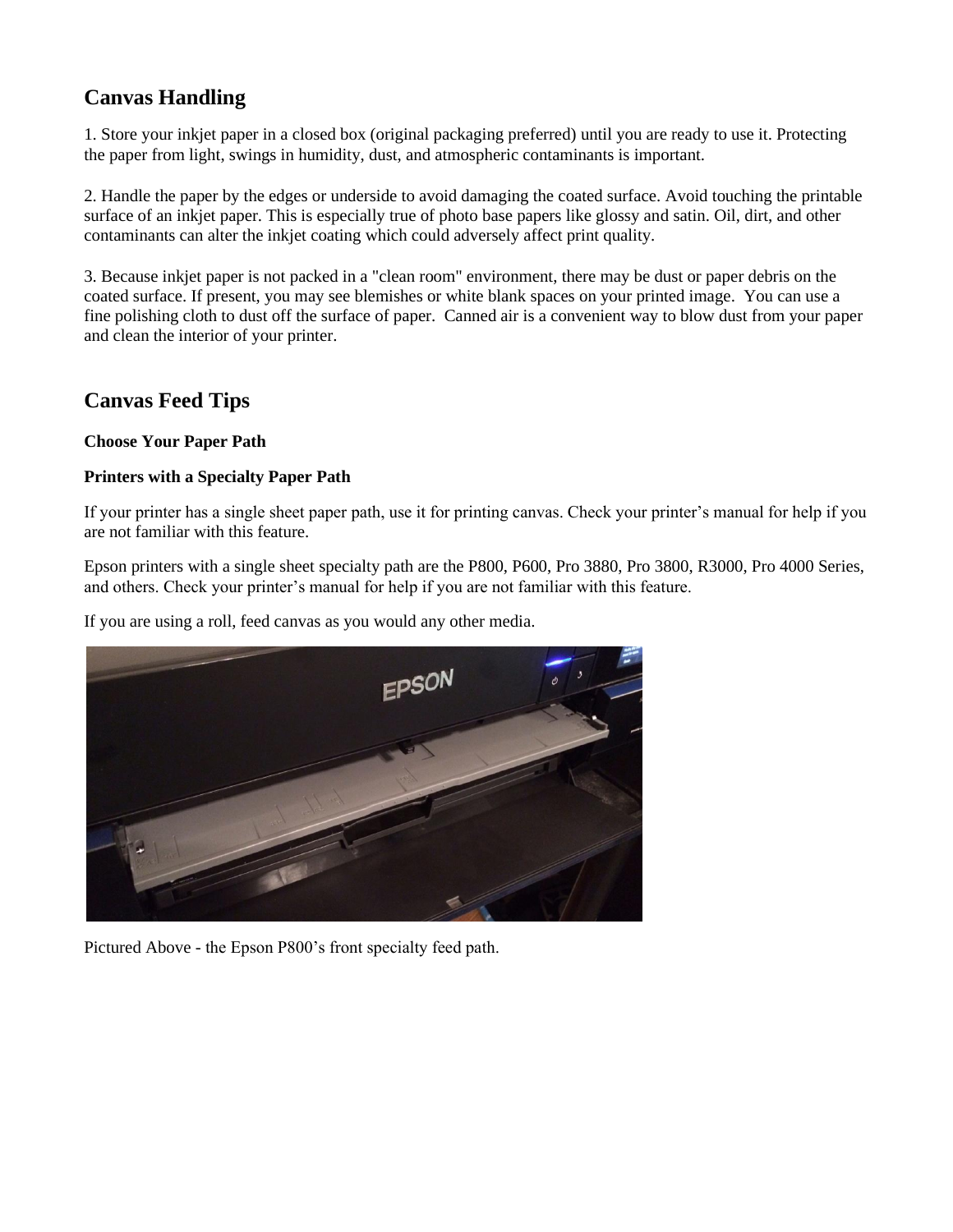Canon printers with a single sheet specialty path are the PRO-200, PRO-300, PRO-100, PRO-10, PRO-1, and PRO-1000, and others.

If you are using a roll, feed canvas as you would any other media.



Pictured Above - the Canon PRO-1000 rear single sheet feed path.

### **Printers WITHOUT a Specialty Paper Path**

If you only have a top feed tray, you can use this path for canvas. Here are some tips:

- Load one sheet in at a time.
- Put light pressure on the top of the sheet as the feed cycle begins

Problems getting your printer to feed canvas?

- Place a stiff sheet of paper or "chip board" behind the canvas in the paper tray.
- Review the sheet feeding hack described in the [gallery wrap document](http://www.redrivercatalog.com/infocenter/tips/make-a-gallery-wrap-blanco.pdf)

#### **Set your printer's thick paper setting**

Most inkjet printers have a setting to allow for thick inkjet papers. You must activate this feature when using inkjet canvas. If not, you will likely experience head strikes and black ink marks on the canvas surface.

Epson - Set the platen gap to WIDE or WIDER if available. Set the paper thickness setting to 6.

Canon - Canon printers have a setting called Prevent Paper Abrasion. Location and activate this feature. Wide format Canon printers use media settings and AM1 config files set paper thickness.

HP Wide Format Printers - Refer to your printer's manual for thick media handling and settings.

Learn how to do this on your printer - <http://tinyurl.com/3frqsck>